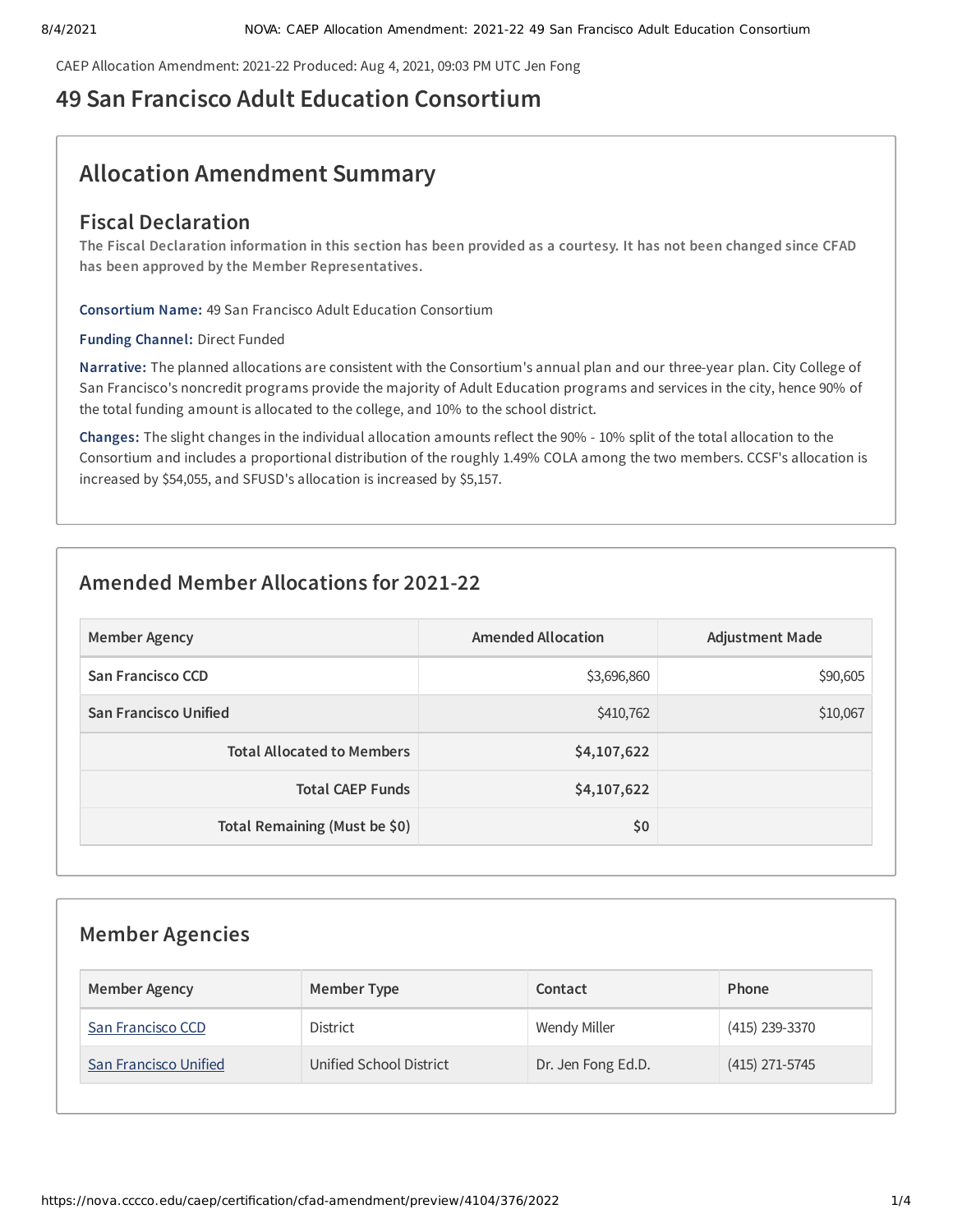## **Certification & Assurances**

By clicking "Approve" on the approval cards below, you are certifying the CFAD as well as confirming that you and  $\bullet$ ALL consortium members agree to the Assurances listed below.

#### **Assurances**

## **Membership & Decision-Making**

- I certify that any community college district, school district, or county office of education, or any joint powers authority consisting of community college districts, school districts, county offices of education, or a combination of these, located within the boundaries of the adult education region shall be permitted to join the consortium as a member (EC 84905 (a) (b). (See Membership Box above).
- I certify that only members as described above (and in EC 84905) are allowed to join my consortium as members and participate in decision making and approvals whether in a public meeting, or via the NOVA planning, budgeting & expense reporting system.
- I certify that as a condition of joining a consortium, as a member, I shall commit to reporting any funds (as described in EC 84916) available to that member for the purposes of education and workforce services for adults and the uses of those funds through the annual Program Area exercise in NOVA for reporting leveraged funds, and instructional hours.
- I certify that as a member of the consortium my district shall be represented only by an official designated by the governing board of the member (EC 84905 (c)).
- I certify that as a member of the consortium, I shall participate in any decision made by the consortium (EC 84905 (d)(1)  $(A)).$
- I certify that all decision made by the consortium and its members is final (EC 84905 (d)(1)(F)).
- I certify that I will adhere to the consortium rules and procedures and, as agreed upon by the consortium members, to any additional by-laws, charters, etc.

## **Public Meetings**

- I certify that a proposed decision is considered at an open, properly noticed public meeting of the consortium at which members of the public may comment (EC 84905  $(d)(1)(B)$ ).
- I certify that the consortium has provided the public with adequate notice of a proposed decision and considered any comments submitted by members of the public, and any comments submitted by members of the public have been distributed publicly (EC 84905  $(d)(1)(C)$ ).
- I certify that the consortium has requested comments regarding a proposed decision from other entities located in the adult education region that provide education and workforce services for adults (EC 84905 (d)(1)(D)(i)).
- I certify that the consortium has requested comments regarding a proposed decision from other entities located in the adult education region that provide education and workforce services for adults (EC 84905 (d)(1)(D)(i)).
- I certify that the consortium has considered input provided by pupils, teachers employed by local educational agencies, community college faculty, principals, administrators, classified staff, and the local bargaining units of the school districts and community college districts before it makes a decision (EC 84905  $(d)(1)(E)$ ).
- I certify that in addition to the meeting requirements listed in EC 84905, and as agreed upon by the consortium members, that I will follow the public meeting requirements listed in the Ralph M. Brown Act as the Brown Act applies to the governing body of any "local body created by state or federal statute." (Ed. Code, section 54952.)

## **Reporting Requirements**

- I certify that I will participate in completing and updating any consortium long range and/or short range planning efforts and/or budget work plans (EC 84906, 84914(a)).
- I certify that all CAEP expenses have been expended in the CAEP seven program areas, and services provided are consistent with the 3-year plan, the annual plan, and my district's work plan & budget as submitted in NOVA (EC 84913 (1-7), 84906,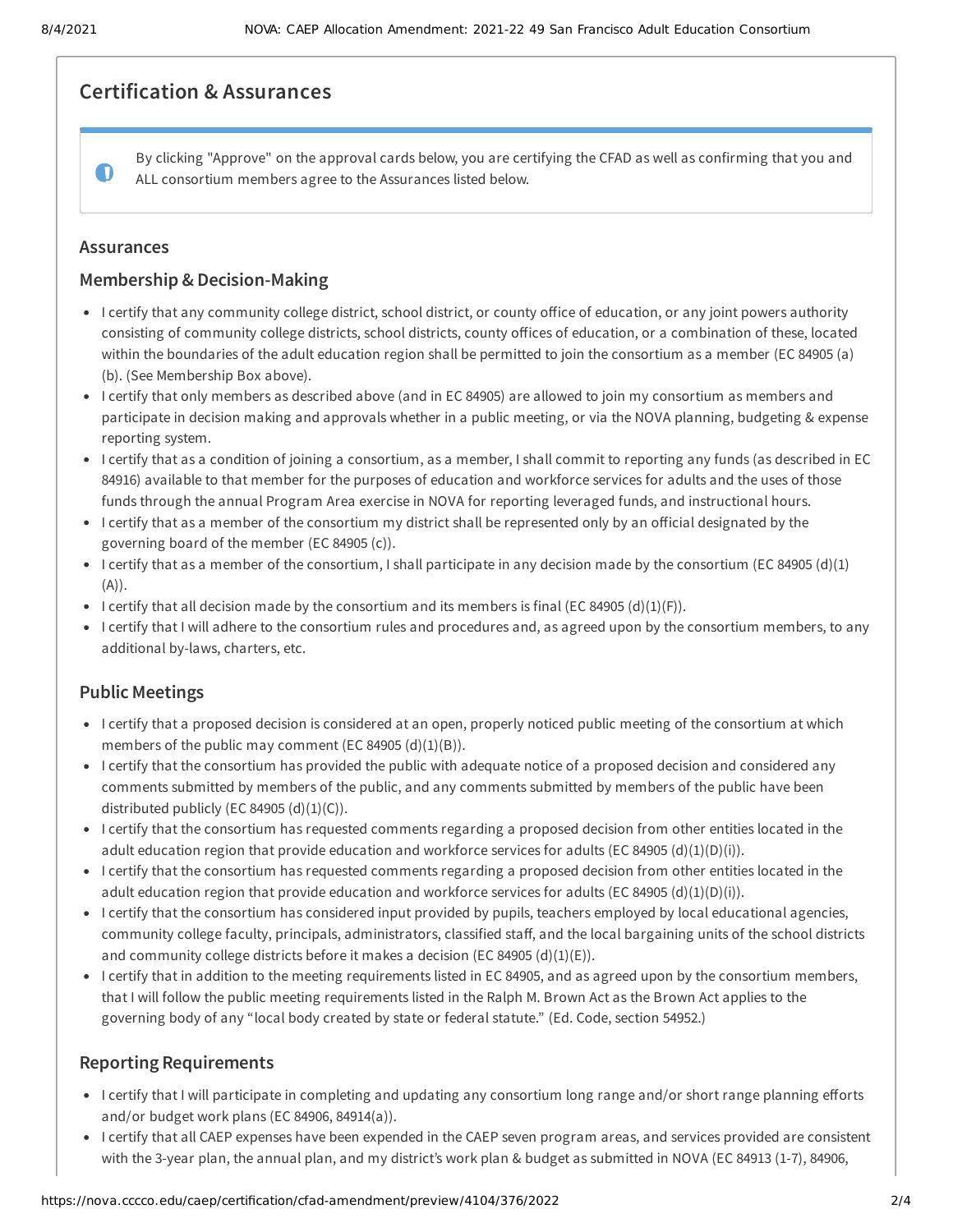8914(a)).

- I certify that my expenditures of CAEP funds match the objectives/activities included in the annual plan and the member work plan (EC 84906, 84914(a)).
- I certify that my expenditures of CAEP funds adhere to the allowable uses of funds as identified in the CAEP Fiscal Management Guide.
- I certify that I will report student level enrollment data and outcomes as prescribed by the State CAEP Office (EC 84920).
- I certify that I will share financial expenditure and progress reports with the members of my regional consortium.
- I certify that I understand that as a member if I do not meet any of these items I have certified, I will be deemed an ineffective member which may result in a loss or reduction of CAEP funding (EC 84914(b)).
- I certify that all CAEP expenses have been expended only for the education of persons 18 years of age or older (EC 84901(a)).

#### **San Francisco CCD - Member Representative**

#### **Wendy Miller**

Interim Dean of Grants, Resource Development and Adult Education Programs [wlmiller@ccsf.edu](mailto:wlmiller@ccsf.edu) (415) 239-3370

Approved by Wendy Miller

## **07/27/2021 09:17 AM PDT**

#### **San Francisco Unified - Member Representative**

**Jen Fong** Director, College & Career Readiness [FongJ2@sfusd.edu](mailto:FongJ2@sfusd.edu) (415) 271-5745

**Gwen Lin** Supervisor [ling1@sfusd.edu](mailto:ling1@sfusd.edu)

**Teresa Shipp** Director [shippt@sfusd.edu](mailto:shippt@sfusd.edu)

Approved by Dr. Jen Fong Ed.D.

**08/04/2021 02:03 PM PDT**